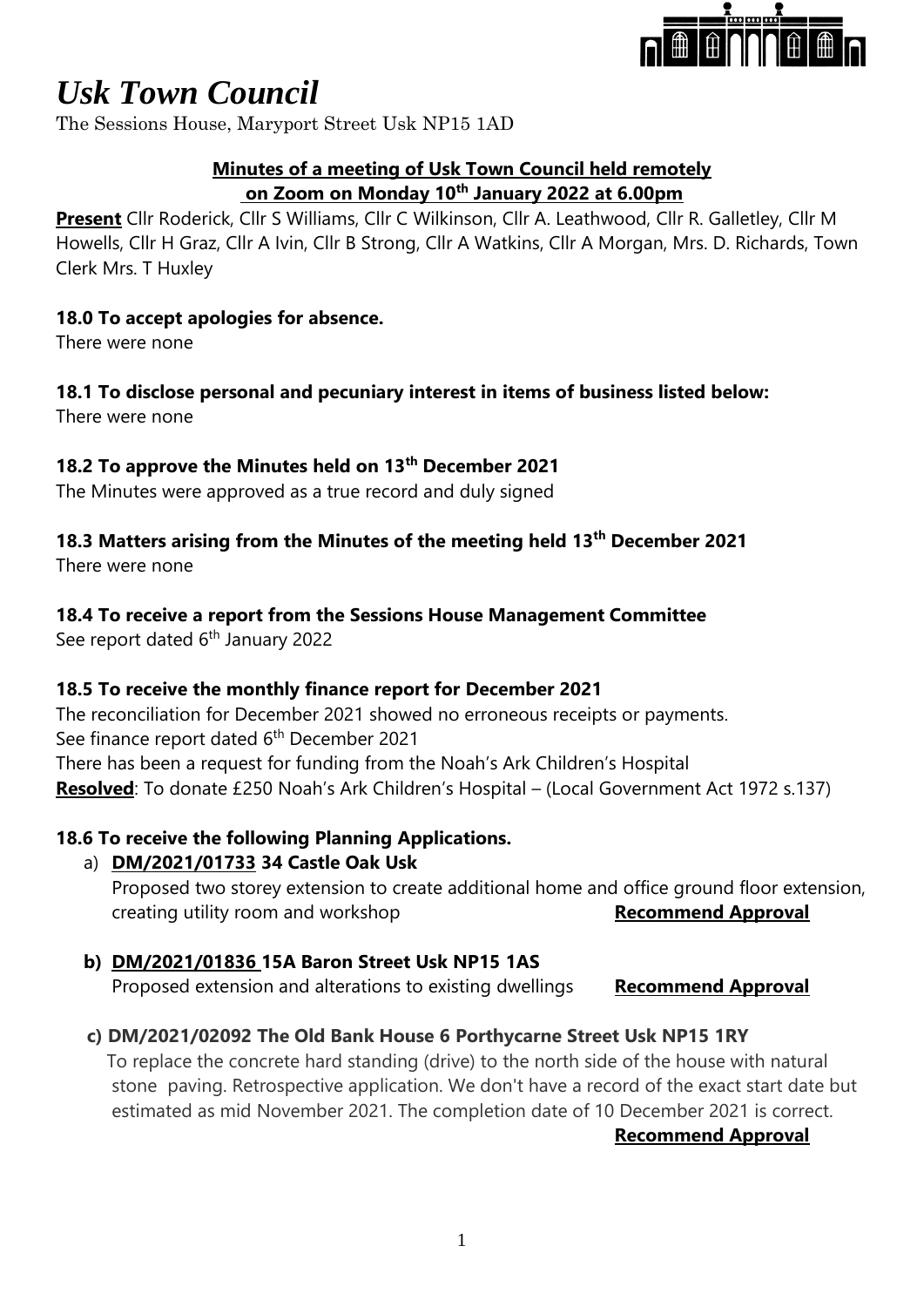

The Sessions House, Maryport Street Usk NP15 1AD

#### **18.7 To receive an update on the Masterplan for Usk Resolved:**

- MCC's Economy & Development Select Committee has recommended adoption.
- The plan be submitted to Cabinet on the 19<sup>th</sup> January 2022.

## **18.8 To receive an update on the Digital Information board**

Cllr Williams has made a start on the design of the board.

March remains the earliest month for installation as the design, as there remains a great deal of work to do including, layout menus, content gathering, along with the need for staff training. March remains the earliest month for installation as the design,

#### **18.9 To receive an update on the proposed markets on the site of the former Usk Household Recycling Centre (UHRC)**

The following was reported

- MCC is exploring the possibility of the HWRC site being leased to Usk Town Council on a short-term basis
- There may be some funding from the 2021/22 Welsh Government Placemaking pot (which MCC administers) to help with costs
- Green Tops Events who specialize in the running of local markets have been contacted for advice.

### **Resolved:**

- UTC to meet with MCC Estates to discuss the former HWRC site being leased to UTC 12<sup>th</sup> Jan at 1.30pm
- UTC to meet with Green Top Events to discuss holding markets on the site- 18<sup>th</sup> Jan at 10am
- No decision will be made until any proposal have been fully explored

### **19.0 To receive a report from the Events Committee**

Cllr Howells reported the following

- The Casino Night scheduled for 29<sup>th</sup> Jan 2022 has been postponed due to WG Alert Level 2 Covid regulations
- It is unlikely the Singing Club's St. David's Day celebrations will take place
- Plans for the Queen's Platinum Jubilee celebrations scheduled for  $2^{nd}$  June 2022 are being put into place.

There is an Events Meeting scheduled to take place tomorrow 11<sup>th</sup> Jan at 10.30am

### **19.1 To receive an update from NRW Discharge of Sewage into the River Usk**

David Davis MP has respectfully requested the following article be bought to the attention of Usk Town Council and placed on public record:

<https://www.david-davies.org.uk/news/tackling-river-pollution-complicated-devolution>

**Resolved:** This was noted by members

#### **19.2 To receive an update on a request for the removal of the kissing gate on the Conigar walk in order to improve accessibility for wheelchair users and pushchairs**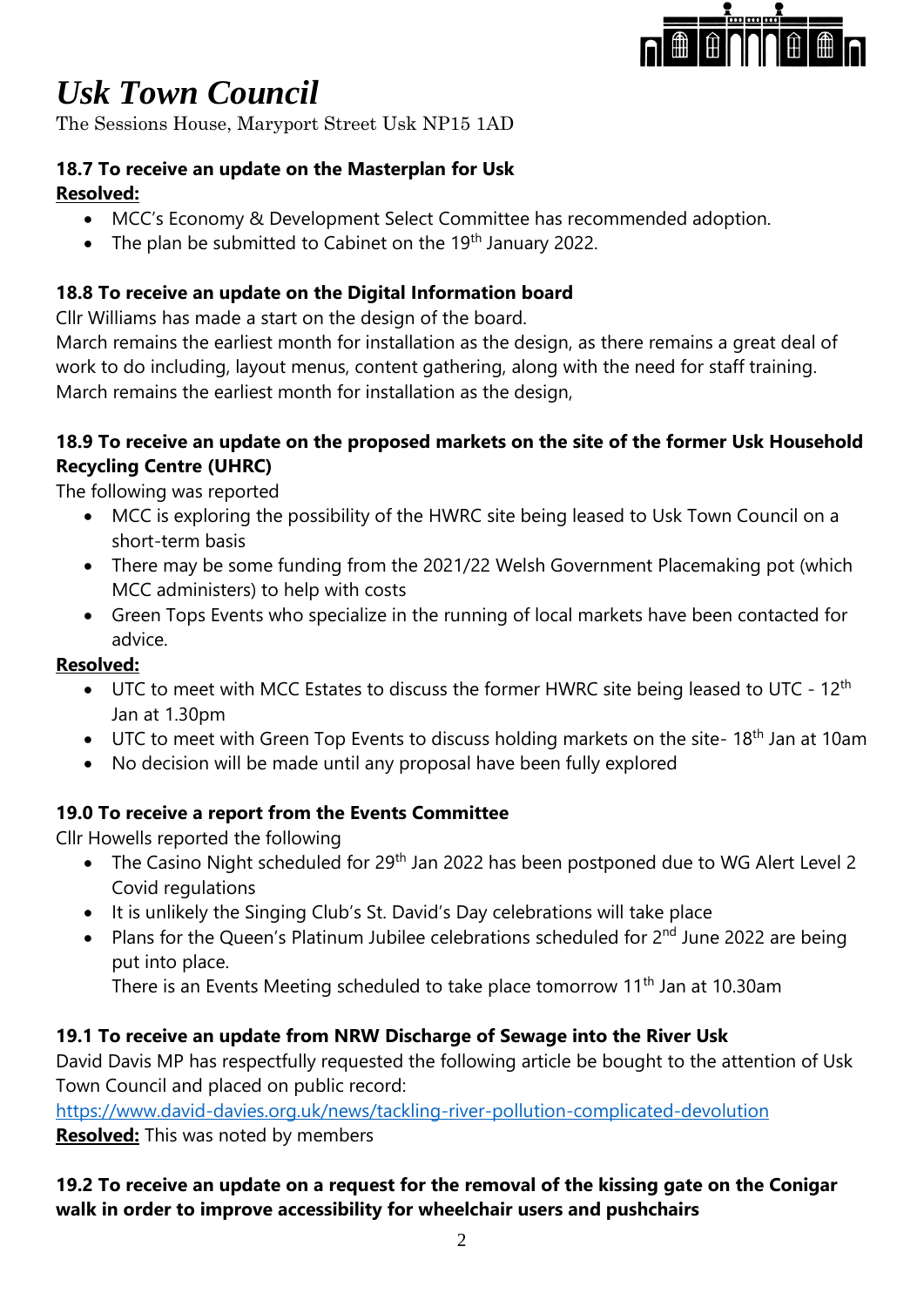

The Sessions House, Maryport Street Usk NP15 1AD

MCC has been adjusted the kissing gate to accommodate wheelchair users and pushchairs. A note of thanks has been sent to Nigel Leaworthy.

**Resolved:** Residents to be made aware of the improved accessibility

#### **19.3 To receive an update on Community Speed Watch (CSW)**

**Resolved**: All the completed volunteer forms have been collected by the Police Casualty Reduction Officer. Mr. Tony Kear one of the volunteers has kindly offered to co-ordinate the CSW group.

#### **19.4 To receive an update on the Memorial Hall car park**

Car park update:

MCC is currently waiting on Scheduled Ancient Monument Consent (SAMC) from CADW. Without this they are unable to commence any construction work in the car park due to the location being above the Roman fortress.

In order for CADW to grant this SAMC they require a full report of findings from the ground investigation works recently completed in the car park. The report has been submitted to CADW for approval (this can take up to 13 weeks, however CADW is looking to reduce this timeframe dramatically due to their involvement on site).

It is hoped approval will be given towards the end of January 2022, following which, MCC will utilize their in-house operations team to commence work on site in February 2022 (exact date to be agreed once SAMC received). CADW has stipulated a full archaeological watching brief is required for the construction work on site. UTC is informed this watching brief will come with a stop caveat if any artifacts are uncovered, which is a risk to time and cost on this scheme.

There was some discussion regarding MCC apparent agreement to complete the resurfacing of the car park by the end of this financial year.

**Resolved**: Clerk to retrieve emails/correspondence from MCC as to what agreement was reached.

#### **19.5 To receive an update on Monmouthshire Councils Review of Parking in Usk** No update

*By virtue of The Public Bodies (Admission to Meetings) Act 1960, the press and public are excluded from discussions on the items listed on the basis that disclosure thereof would be prejudicial to the public interest by reason of the confidential nature of the business to be transacted.*

Council went into committee to discuss item 19.6

#### **19.6 To receive an update on the Priory Gatehouse**

Following discussion Council came out of Committee and returned to the main meeting.

#### **19.7 Correspondence**

There was none

#### **19.8 Any Other Business**